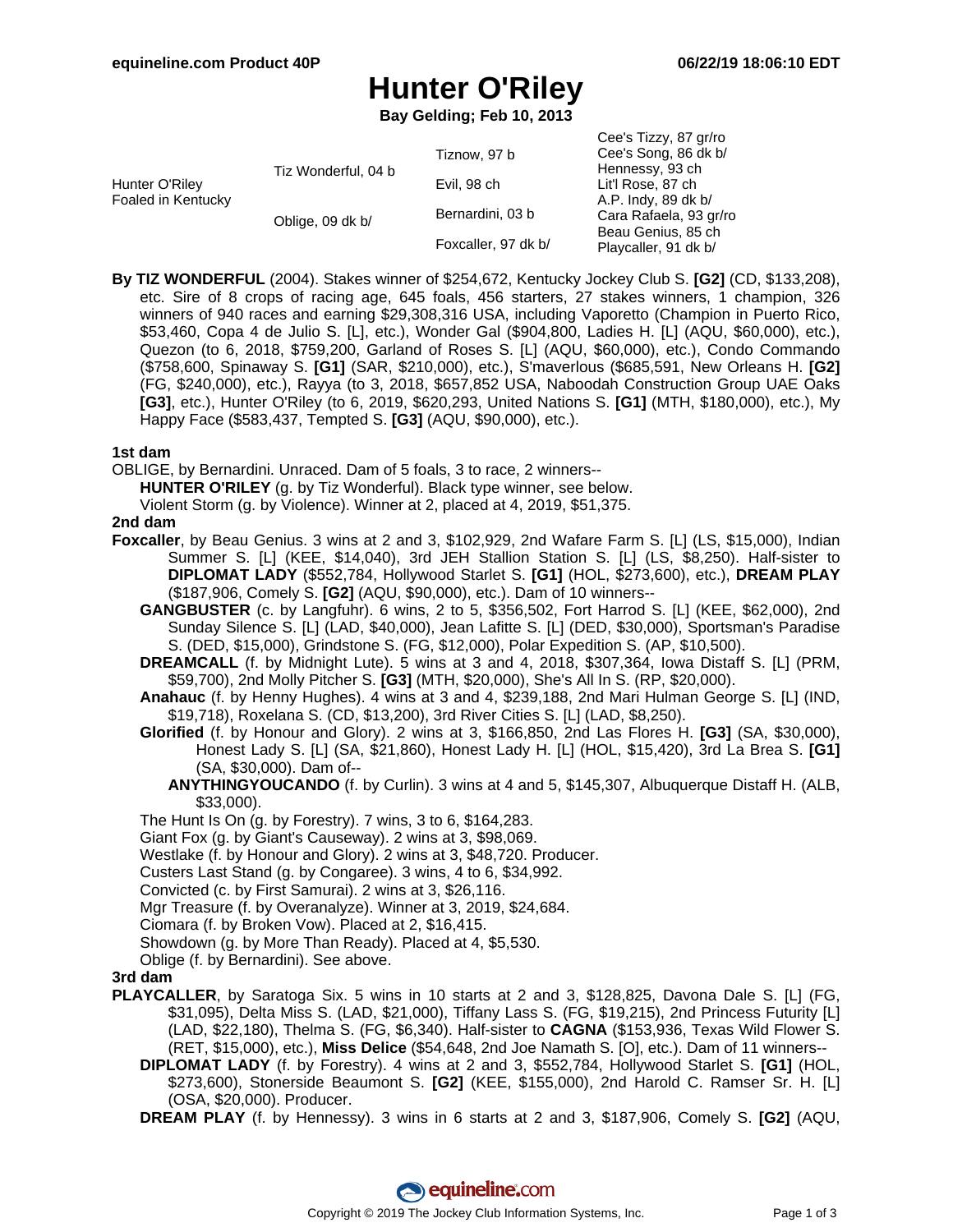### **Hunter O'Riley**

**Bay Gelding; Feb 10, 2013**

- \$90,000), Dearly Precious S. (AQU, \$41,496), 2nd Cicada S. **[G3]** (AQU, \$21,460). Dam of-- **=ZULU LAND (AUS)** (c. by =Fastnet Rock (AUS)). Winner at 2 in AUS, placed at 4 in SIN, \$746,839 (USA), Henry Bucks Sires Produce S. **[G2]**, 2nd Moet & Chandon Champagne S. **[G1]**, CECF Singapore Cup [L].
- **=Chicago Bull (AUS)** (c. by =Exceed And Excel (AUS)). Placed in 2 starts at 2, 2018 in AUS, 3rd Maribyrnong Plate **[G3]**.
- **Foxcaller** (f. by Beau Genius). Black type placed winner, see above.
- Yellow Flag (f. by Our Emblem). Winner at 3, \$23,252. Dam of--
	- **Five Yard Penalty** (f. by Consolidator). 4 wins, 2 to 5, \$41,377(USA), 2nd Fantasy S. [L] (HST, \$15,000(CAN)).
- Wild Flo (f. by Wild Again). Winner at 3, \$10,925. Dam of--
	- **Running Tap** (c. by Tapit). 7 wins, 2 to 5, \$274,100, 2nd Pennsylvania Nursery S. -R (PHA, \$18,360). Sire.
- Ransom Call (c. by Red Ransom). 3 wins at 4 and 5 in HK , \$272,030 (USA).
- Charismatic Caller (g. by Charismatic). 5 wins, 2 to 5, \$94,605.
- Cover Boy (g. by Henny Hughes). 10 wins, 3 to 8, \$74,215.
- Belvedere Miss (f. by Pleasant Colony). 3 wins at 3 and 4, \$69,080. Producer.
- Meanie Irenie (f. by Henny Hughes). Winner at 3, \$52,935.
- Jaypeezee (g. by Corinthian). Winner at 4, \$21,960.
- Fumble (f. by Deputy Minister). Unraced. Dam of--
	- **Top of the Page** (g. by Parading). 6 wins, 3 to 6, placed at 7, 2019, \$189,285, 3rd Transylvania S. **[G3]** (KEE, \$10,000).
	- Muzzy (f. by Forestry). Unraced. Dam of--
		- **Fuera de Serie** (c. by Hat Trick (JPN)). Placed at 4, 2019 in PAN, 2nd Clasico Laffit Pincay [L].
	- Majestic Forestry (f. by Forestry). Unplaced. Dam of--
		- **Forest Fire** (g. by Friesan Fire). 4 wins at 3, 2018, \$136,590, 2nd Private Terms S. (LRL, \$20,000).
- Lion Forest (f. by Forestry). Unraced. Dam of--
	- **=La Dragontea (TUR)** (f. by =Lope de Vega (IRE)). Placed at 2, 2018 in TUR, 3rd Siay Ve Sah Der S. [L].

#### **4th dam**

- **DELICE**, by What a Pleasure. 9 wins at 3 and 4, \$165,835, A Gleam H., Silver Spoon H., Camilla Urso H., Bangles and Beads S., Bangles and Beads S.-ntr, 6 furlongs in 1:08.80, 2nd La Potranca S., La Centinela S., Miss America H., etc. Half-sister to **BEIRA** (\$197,431, Premiere H.**-G3**, etc.). Dam of 9 winners, including--
	- **CAGNA** (f. by Sovereign Dancer). 5 wins at 4 and 5, \$153,936, Texas Wild Flower S.-ntr, 6 furlongs in 1:10.43 (RET, \$15,000), 2nd Ellis Park Budweiser Breeders' Cup H. [L] (ELP, \$21,070), Dr. A. B. Leggio Memorial H. (FG, \$7,490), 3rd HBPA H. [L] (ELP, \$10,500), Pan Zareta S. (FG, \$4,141).
		- **After the Run** (g. by Crafty Prospector). 11 wins, 3 to 8, \$171,734(USA), 2nd Westerner S. (NP, \$8,000(CAN)), 3rd Klondike H. (NP, \$4,000(CAN)).
	- **PLAYCALLER** (f. by Saratoga Six). Black type winner, see above.
	- **Miss Delice** (f. by The Minstrel). Winner at 2, \$54,648, 2nd Joe Namath S. [O], 3rd Arlington-Washington Lassie S.**-G1**.
		- **Warrantor** (c. by Skip Trial). 10 wins, 3 to 8 in NA and PAN, \$42,575 (USA), 2nd Premio Sociedad de Duenos de Caballos [L], Premio Temistocles Diaz Q. [L]. Sire.
		- **Don's Verdict** (g. by Skip Trial). 4 wins in 7 starts at 2, \$38,600, 2nd Flagship Farm S. -R (BM, \$6,000).
	- Frio Town (f. by Kerosene). Unraced.
		- **BEAU'S TOWN** (g. by Beau Genius). 13 wins in 23 starts, 3 to 8, \$697,850, Bing Crosby Breeders' Cup H. **[G2]** (DMR, \$120,000), Count Fleet Sprint H. **[G3]** (OP, \$90,000), Pelleteri Breeders' Cup H. [L] (FG, \$90,000), Ford Express S. [L]-ntr, 6 furlongs in 1:07.89 (LS, \$45,000), Ford Express S. (LS, \$45,000), etc.
- RACE RECORD for Hunter O'Riley: At 2, one win, once 2nd, once 3rd; at 3, one win, once 2nd, 3 times 3rd (Gio Ponti S. (AQU, \$12,500), H. Allen Jerkens S. (GP, \$9,100)); at 4, two wins (Bowling Green